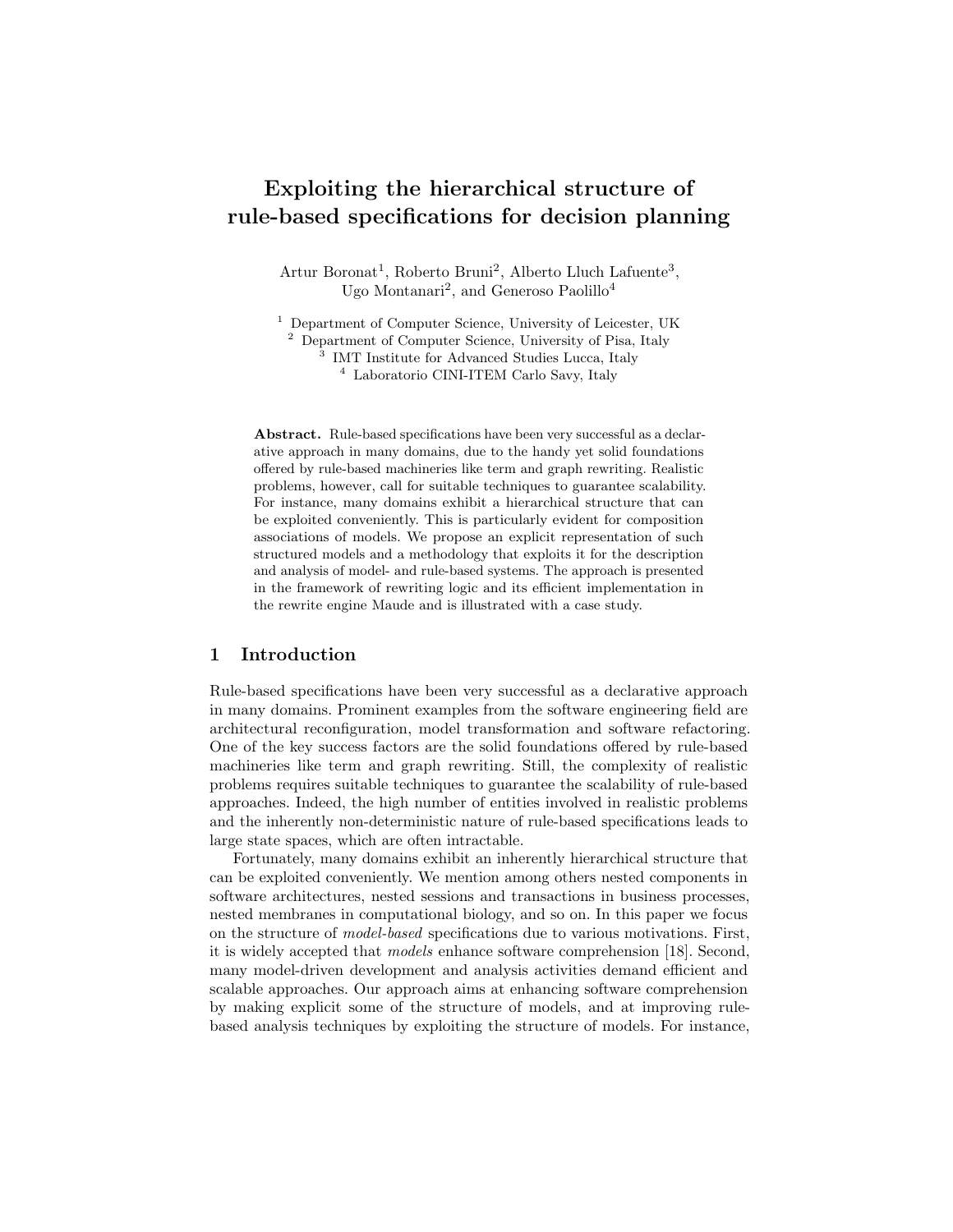the (Essential) Meta-Object Facility (MOF) standard defines a metamodelling paradigm by providing a set of UML-like structural modelling primitives including composition associations. Such composition associations impose a hierarchical structure on models. However, models are usually formalised as flat configurations (e.g. graphs) and their manipulation is studied with tools and techniques based on term rewriting or graph transformation theories that do not exploit the hierarchical structure. For instance, in the MOF, models are collections of objects that may refer to other objects through references, corresponding to flat graphs in the traditional sense. In addition, some of these references are typed with composition associations in a metamodel and their semantics corresponds to structural containment. In this way, models have an implicit nested structure since some objects may contain other objects. To the best of our knowledge, a formalism with an explicit notion of structural containment has not been used for specifying model-based software artefacts yet.

In this paper we propose a formal representation of models that makes explicit the hierarchical structure of containment and a methodology that exploits such information for the description and analysis model- and rule-based systems. The main class of analysis we shall address in this paper are planning problems that arise in various engineering activities that rely on rule-based declarations, like devising architectural reconfiguration plans, executing model transformations or taking refactoring decisions. Such problems have particular characteristics that make them different from traditional approaches. First, states in traditional planning tend to be flat, i.e. they typically consist of sets of ground predicates. Instead, our states are structured models represented by terms, offering rich descriptions that we would like to exploit conveniently. Second, rules in traditional planning are typically first-order and application conditions do not include rewrites but are limited to state predicates. Instead, our rules are conditional term rewrite rules à la Meseguer  $[14]$ , i.e. variables can be bound to subterms and conditions can be rewrite rules whose result is used in the right-hand side. Such rules are needed to exploit structural induction during model manipulations. Third, our rules are decorated with *labels* that are used to both coordinate and guide the manipulation of models, in the spirit of Structural Operational Semantics [16] (SOS) and its implementation in rewriting logic [19]. We believe that the success of this discipline in the field of language semantics can be exported to model-driven transformations. Fourth, we consider multi-criteria optimisation where several dimensions can be used to find non-dominated optimal or nearto-optimal solutions and our approach is independent on the actual choice of quantitative aspects. This is achieved by using a generic algebraic, compositional formalism for modelling quantitative criteria, namely some variant of semirings [2], and devising plan optimisation methods that are valid for any semiring. In that way we can measure and accordingly select the most convenient model manipulations when various choices are possible, e.g. architectural reconfigurations ensuring a good load-balance but involving a low number of re-bindings, or class diagram refactorings reducing the number of classes but not requiring too many method pull-ups.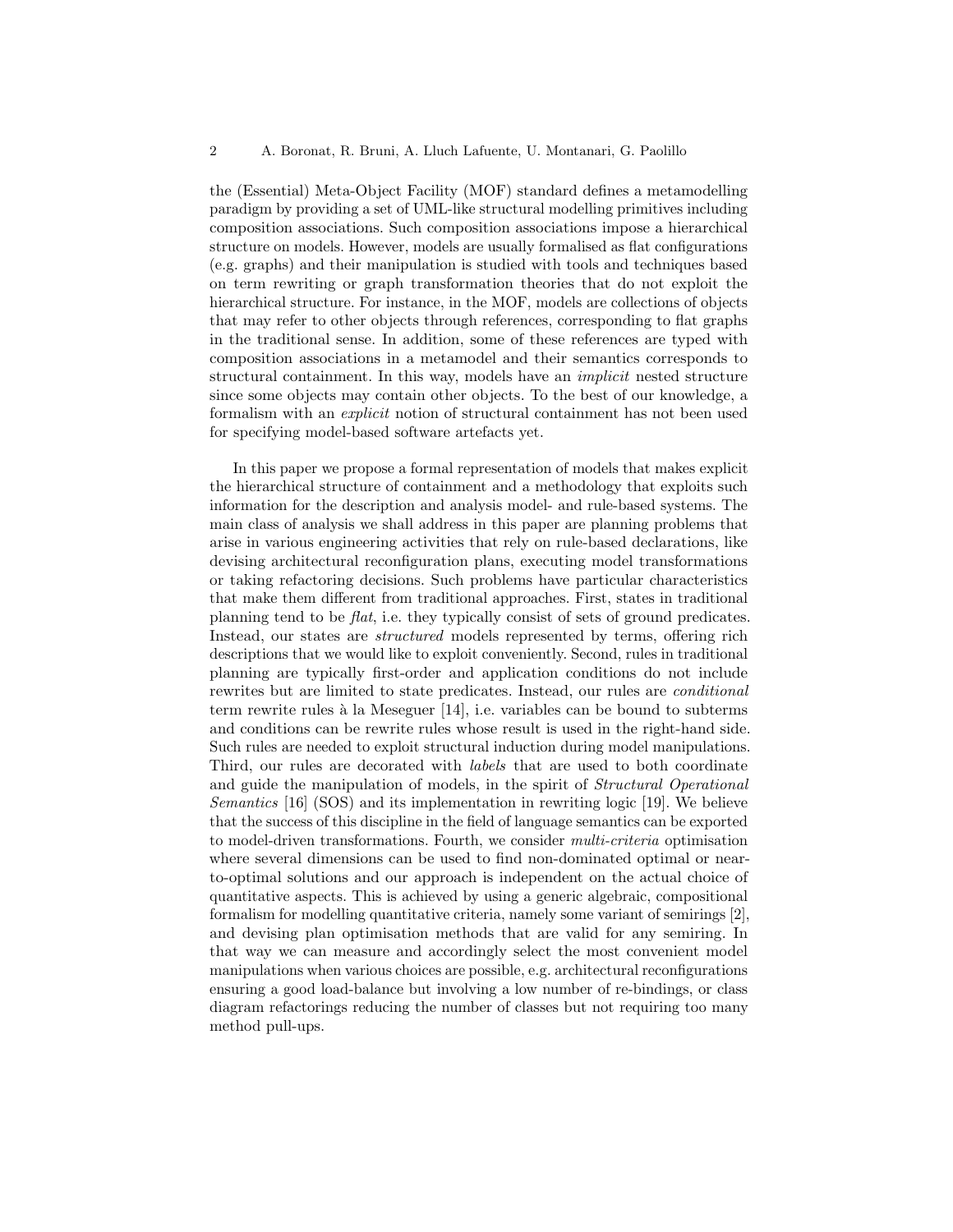

Fig. 1. Class diagram for the navy missions scenario

For this purpose we define some basic machinery based on rewriting logic and we devise a methodology to use it in practice with Maude [5], the rewrite engine tool supporting rewriting logic. In particular this paper presents i) a novel representation of models based on nested collections of objects described with rewriting logic, 2) a methodology for exploiting the nesting structure in the declaration of rules, 3) a purely declarative presentation of planning problems with multi-criteria optimisation, i.e. we do not implement any new algorithm in Maude, but rely in Maude's reachability capabilities.

Synopsis. § 2 describes a running example, based on an industrial case study. § 3 summarises the mathematical machinery we rely on. § 4 presents the core fundamentals of our approach. § 5 explains how problem domains and instances are described and analysed. § 6 discusses related work. § 7 concludes the paper and outlines future research avenues.

## 2 Running Example: Navy Missions Scenario

Our running example is a naval scenario taken from a case study developed in a collaboration with the Italian company Selex Sistemi Integrati within the national project TOCAI.IT.<sup>5</sup> Basically, it consists of a decision support system to integrated logistic during dynamic planning of navy operations. The considered scenario consists of a naval fleet that while carrying out its current mission, is then required to switch mode of operation because some unpredictable events happened that impose new objectives with higher priority. For example, a patrol activity for peacekeeping along a coast can be required to switch to a rescue activity of civil population after a natural disaster. The re-planning requires the modelling of the new objectives and constraints that characterize the new

<sup>5</sup> http://www.selex-si.com; http://www.dis.uniroma1.it/∼tocai.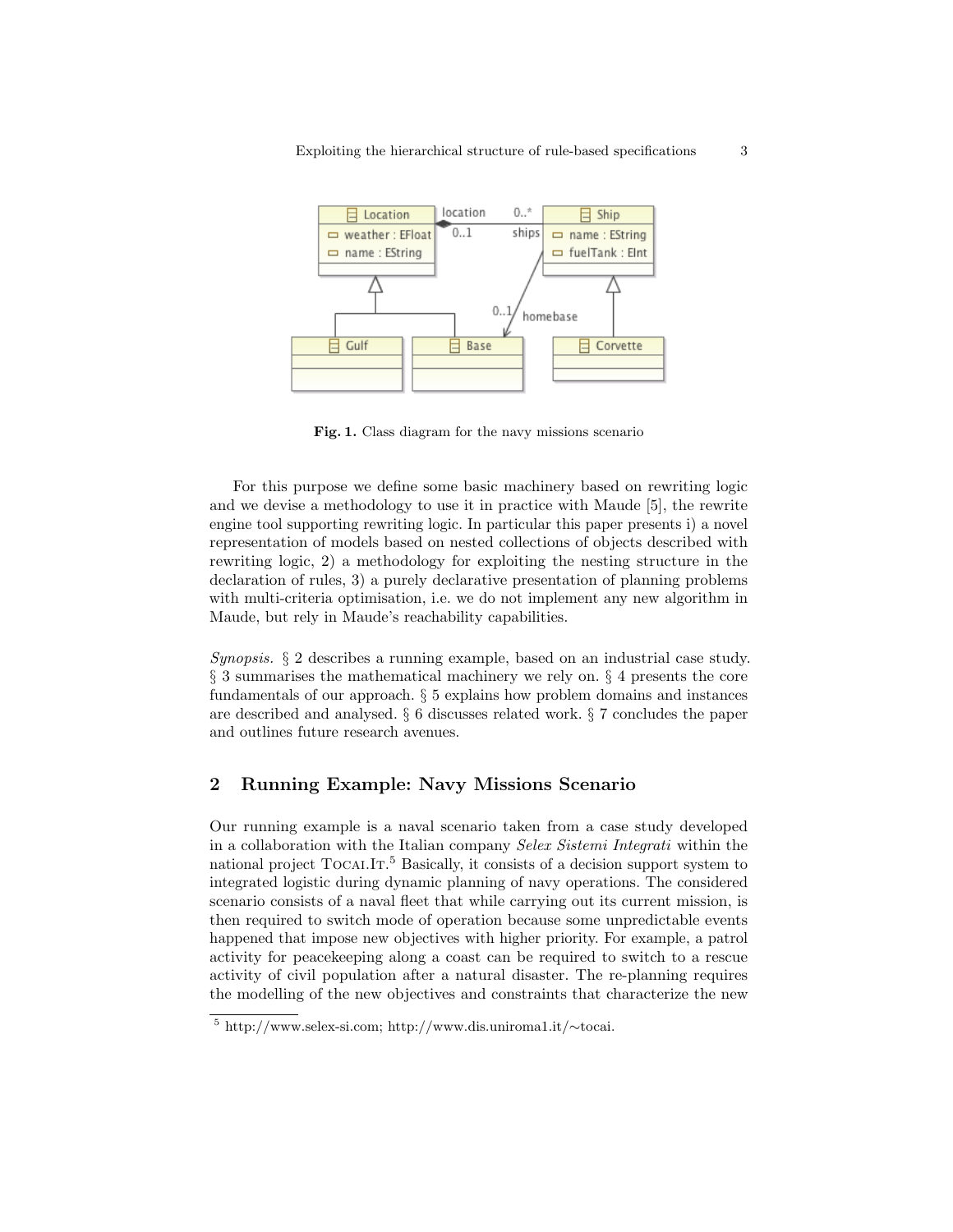mission and the subsequent evaluation of feasible and most convenient logistic action plan to be exploited for achieving the new goal.

Figure 1 depicts a simplified excerpt<sup>6</sup> of the class diagram for our running example, including only ingredients that we shall use throughout the paper. In particular, we see the classes for locations (Location) and ships (Ship). Two particular subclasses of locations are distinguished (Base and Gulf) as well as a particular subclass of ship (Corvette). Locations can contain ships. Ships can have a reference to their home base (homebase). Most of the classes have attributes, like a name for ships and locations (name), the fuel remaining in the tank of a ship (fuelTank) or the weather conditions for a location (weather).

## 3 Technical background

Rewriting Logic. Our specifications are theories described by rewriting logic [14].

**Definition 1** (rewrite theory). A rewrite theory R is a tuple  $\langle \Sigma, E, R \rangle$  where  $\Sigma$  is a signature, specifying the basic syntax (function symbols) and type machinery (sorts, kinds and subsorting) for terms, e.g. model descriptions; E is a set of (possibly conditional) equations, which induce equivalence classes of terms, and (possibly conditional) membership predicates, which refine the typing information; R is a set of (possibly conditional) rules, e.g. actions.

The signature  $\Sigma$  and the equations  $E$  of a rewrite theory form a *membership* equational theory  $\langle \Sigma, E \rangle$ , whose initial algebra is  $T_{\Sigma/E}$ . Indeed,  $T_{\Sigma/E}$  is the state space of a rewrite theory, i.e. states are equivalence classes of  $\Sigma$ -terms (denoted by  $[t]_E$  or t for short). Usually, one is not interested in considering any term to be a state: for instance, a term can represent a part of a model like the attributes of an object. In such cases, a designated sort State is used and the state space of interest is then  $T_{\Sigma/E, \texttt{State}}$ , i.e. all State-typed terms (modulo E).

Rewrite rules in rewriting logic are of the form  $t \to t'$  if c where  $t, t'$  are  $\Sigma$ -terms, and c is an application condition (a predicate on the terms involved in the rewrite, further rewrites whose result can be reused, memberships, etc.).

Semirings. Our specifications will be equipped with *quantitative information* such as the value of attributes or non-functional properties associated to rules. For instance, in our case study we are interested in modelling duration and risk factor of actions. There are many heterogeneous notions of quantitative features such as probability, stochastic or time-related aspects, and for each one, specialised formalisms capturing their essence, e.g. Markovian models. Instead of a very specialised model, we use a generic, flexible framework for the representation of quantitative information. More precisely, we consider semirings, algebraic structures that have been shown to be very useful in various domains, notably in Soft Constraint Problems [2]. The main idea is that a semiring has a domain of

 $6$  The full scenario contains further entities, inheritance relations, and composition associations like fleets being made of ships, ships containing crafts, and so on.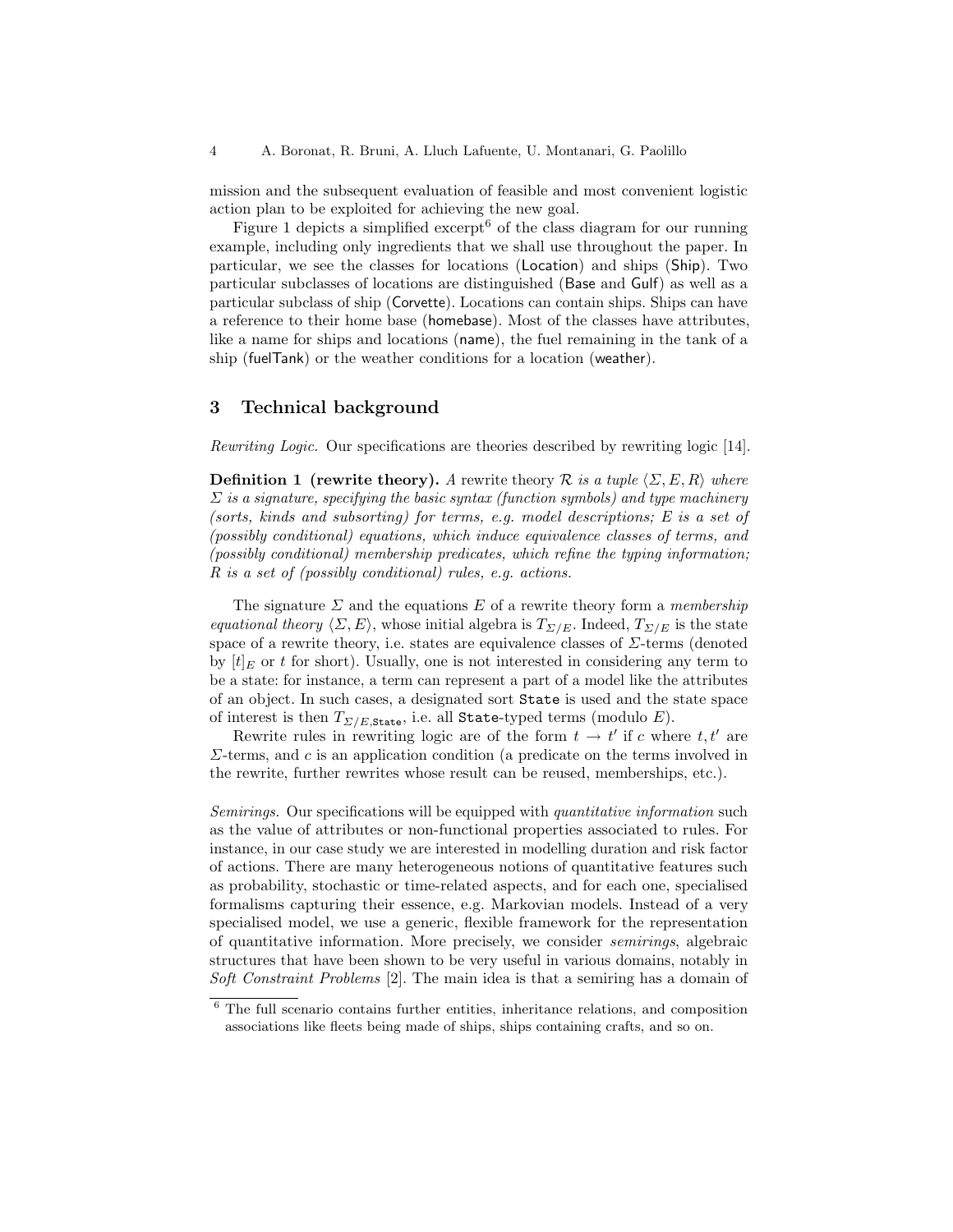partially ordered values and two operations: one for choosing the best between two values (eventually a greatest lower bound), and another one for combining values. We focus on a particular variant of semirings, namely constraint-semirings (semirings, for short).

**Definition 2** (semiring). A semiring is a tuple  $\langle A, \sqcup, \otimes, 0, 1 \rangle$  such that A is a (partially ordered) set of values; **0** and 1 are the bottom (worst) and top (best) values of  $A: \sqcup : A \times A \rightarrow A$  is an operation to choose values: it is associative, commutative, and idempotent, has 0 as its unit element and 1 as its absorbing element.  $\otimes : A \times A \rightarrow A$  is an operation to combine values: it is associative, commutative, distributes over  $\sqcup$ , has 1 as its unit element and 0 as its absorbing element. The choice operation coincides with the join operation of the lattice induced by  $a \sqsubseteq b$  iff  $a \sqcup b = b$ .

Notable examples are the Boolean ( $\langle \{true, false\}, \vee, \wedge, false, true \rangle$ ), the tropical  $(\langle \mathbb{R}^+, min, +, +\infty, 0 \rangle)$ , the max/min  $(\langle \mathbb{R}^+, max, min, 0, +\infty)$ , the probabilistic  $(\langle [0,1], \max, \cdot, 0, 1 \rangle),$  the fuzzy  $(\langle [0,1], \max, \min, 0, 1 \rangle),$  and the set  $(\langle 2^N, \cup, \cap, \emptyset, N \rangle)$ semirings. For instance, action duration is modelled in our case study with a tropical semiring. In that way, time is modelled as a positive real value, choosing between two actions means choosing the fastest one and combining two actions means adding their durations (i.e. combining them sequentially). Similarly, the risk factor is modelled with a fuzzy semiring.

Semiring based methods have a unique advantage when problems with multiple QoS criteria must be tackled: Cartesian products, exponentials and power constructions of semirings are semirings. Thus the same concepts and algorithms can be applied again and again. For instance, given two semirings  $C_1$  and  $C_2$  their Cartesian product  $C_1 \times C_2$  is a semiring. This allows us to deal with multiple criteria at once. Moreover, such meta-operations can be implemented using Maude's parameterized modules and module operations. For example, the quantitative information regarding duration and risk of actions in our case study is modelled by the Cartesian product of the corresponding semirings.

Transition systems. The semantics our rewrite theories are a sort of quantitative transition systems based on the ordinary one-step semantics of rewrite theories [5] which are equipped with a semiring. Our notion of quantitative transition system (transition system, for short) is based on [13].

**Definition 3 (transition system).** A quantitative transition system is a tuple  $\langle S, \Longrightarrow, C \rangle$  such that S is a set of (system) states; C is a semiring  $\langle A, \sqcup, \otimes, \mathbf{0}, \mathbf{1} \rangle$ modelling the quantitative information of the system;  $\Longrightarrow \subseteq S \times A \times S$  is a transition relation.

We shall denote a transition  $(s, q, s')$  by  $s \Longrightarrow_q s'$ . We restrict our attention to finitely branching transition systems (i.e.  $\forall s, s' \in S, a \in A$ .  $\{(s, a, s') \in \Longrightarrow\}$ ) is finite). We usually use the concept of (possibly infinite) runs of a transition system which are paths in the underlying state transition graph, i.e. sequences  $s_0 \Longrightarrow_{q_0} s_1 \Longrightarrow_{q_1} \ldots$  A finite run  $s_0 \Longrightarrow_{q_0} s_1 \Longrightarrow_{q_1} \ldots s_n$  will be denoted by  $s_0 \Longrightarrow_{\bigotimes q_i}^s s_n.$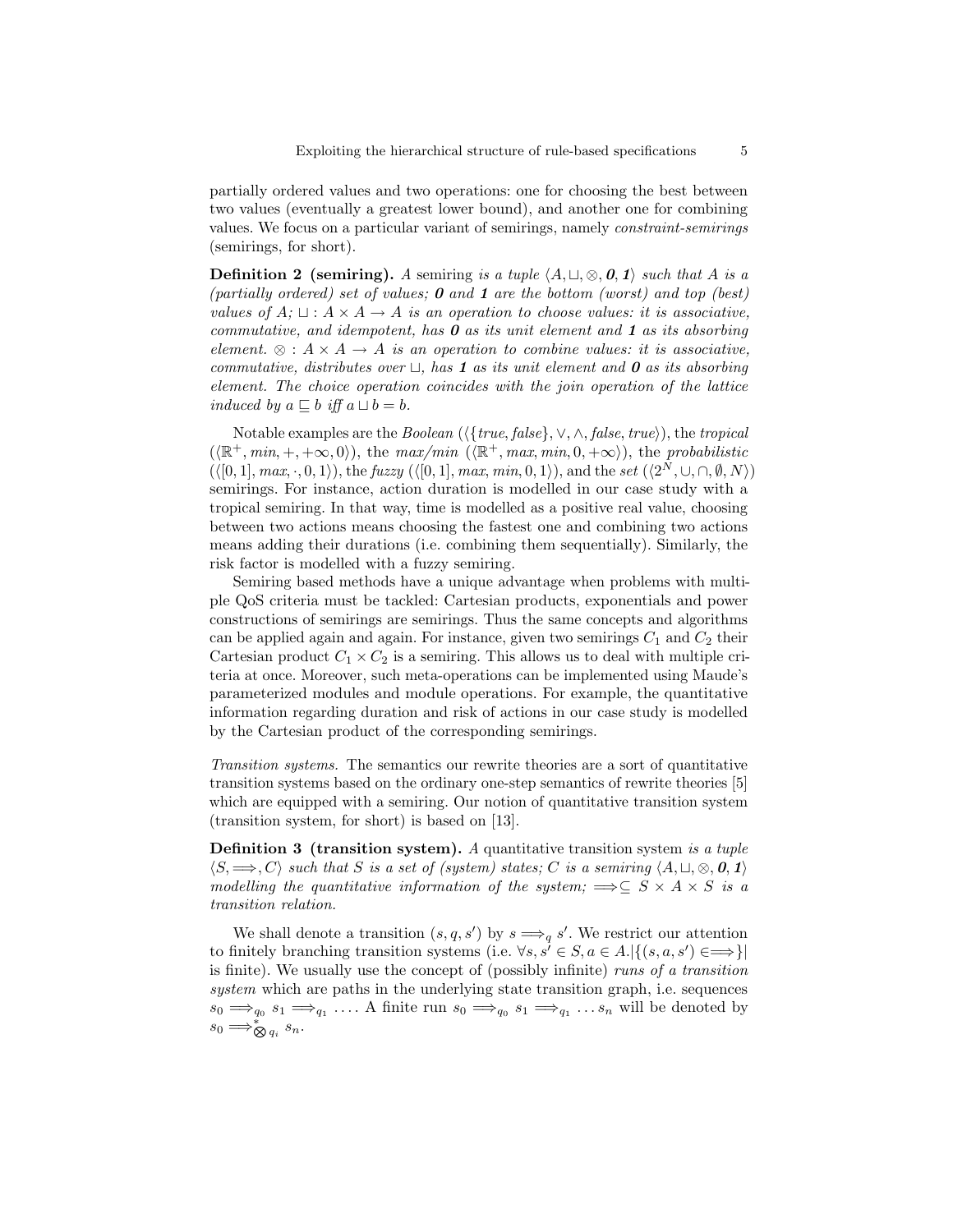Planning problems. Finally, we formalise some classic planning problems, remarking that many model-driven engineering activities like reconfiguration, refactoring or transformations can be understood as plannning problems.

**Definition 4 (planning problem).** Let  $T = \langle S, \Longrightarrow, C \rangle$  be a transition system,  $I \subseteq S$  be a set of initial states and  $G \subseteq S$  be a set of goal states (typically characterised with predicates). A planning problem is given by the tuple  $\langle T, I, G \rangle$ . A solution to a planning problem  $\langle T, I, G \rangle$  is a run  $s \Longrightarrow_q^* s'$ , such that  $s \in I$ and  $s' \in G$ . An optimal or non-dominated solution is a solution  $s \Longrightarrow_q^* s' \in G$ such that there is no other solution  $s_1 \Longrightarrow_{q'}^* s'_1 \in G$  such that  $q \sqsubseteq q'$ .

# 4 A formalism for structured model- and rule-based specifications

We present the formal means for describing model- and rule-based specifications based on the machinery of §3.

Models as nested objects. In our view, a model is a collection of possibly hierarchical objects, i.e. an object of the system may itself be a complex sub-system composed by various nested objects. The description of models is done with a signature of *nested objects* that extends Maude's object-based signature [5] with nesting features that allow for objects to contain object collections.

More precisely, our rewrite theories are based on a basic membership equational theory  $\mathcal{M}_{\mathcal{N}} = \{\Sigma_{\mathcal{N}}, E_{\mathcal{N}}\}\$  that provides the main signature and equations. Signature  $\Sigma_{\mathcal{N}}$ , is basically made of sorts  $K_{\mathcal{N}}$  and operator symbols  $O_{\mathcal{N}}$ .

**Definition 5 (basic sorts).** The set of basic sorts of  $K_N$  contains Conf, i.e. the sort of model configurations; Obj, i.e. the sort of objects; Att, i.e. the sort of attributes; a sort  $\text{Set}\{T\}$  for each of the above sorts T, i.e. the sort of sets of T-terms; Oid of object identifiers; sort Cid of object classes.

Sort Conf will be our designated State sort whenever we will be interested in analysing the space of possible system model configurations. We define now the symbols of the operators that build terms of the above defined sorts.

**Definition 6 (basic operators).** The set of basic operator symbols  $O_N$  contains a constructor  $[\cdot] : \mathsf{Set}{{\mathbb{Q}\mathrm{bj}}} \to \mathsf{Conf}$  for configurations, given a set of objects; a constructor  $\langle \cdot | \cdot | \cdot \rangle$ : Oid  $\times$  Cid  $\times$  Set{Att}  $\times$  Set{Obj}  $\rightarrow$  Obj for objects, such  $\langle \circ c | a | s \rangle$  is an object with identity o, class c, attribute set a and sub-objects s. a constant none :  $\rightarrow$  Set $\{T\}$  for each sort Set $\{T\}$ , i.e. the empty set; a binary operator  $\cdot$ ,  $\cdot$ : Set $\{T\} \times$  Set $\{T\} \to$  Set $\{T\}$  for each sort  $\texttt{Set}\{T\}$ , *i.e. set union.* 

Attribute and identifier constructors are problem-dependent, i.e. they are defined for the particular domain or instance being described. We just remark that they typically take the form  $n:v$ , where n is the attribute name and v is the attribute value. Usual attributes include references to object identifiers and quantitative information (see §3).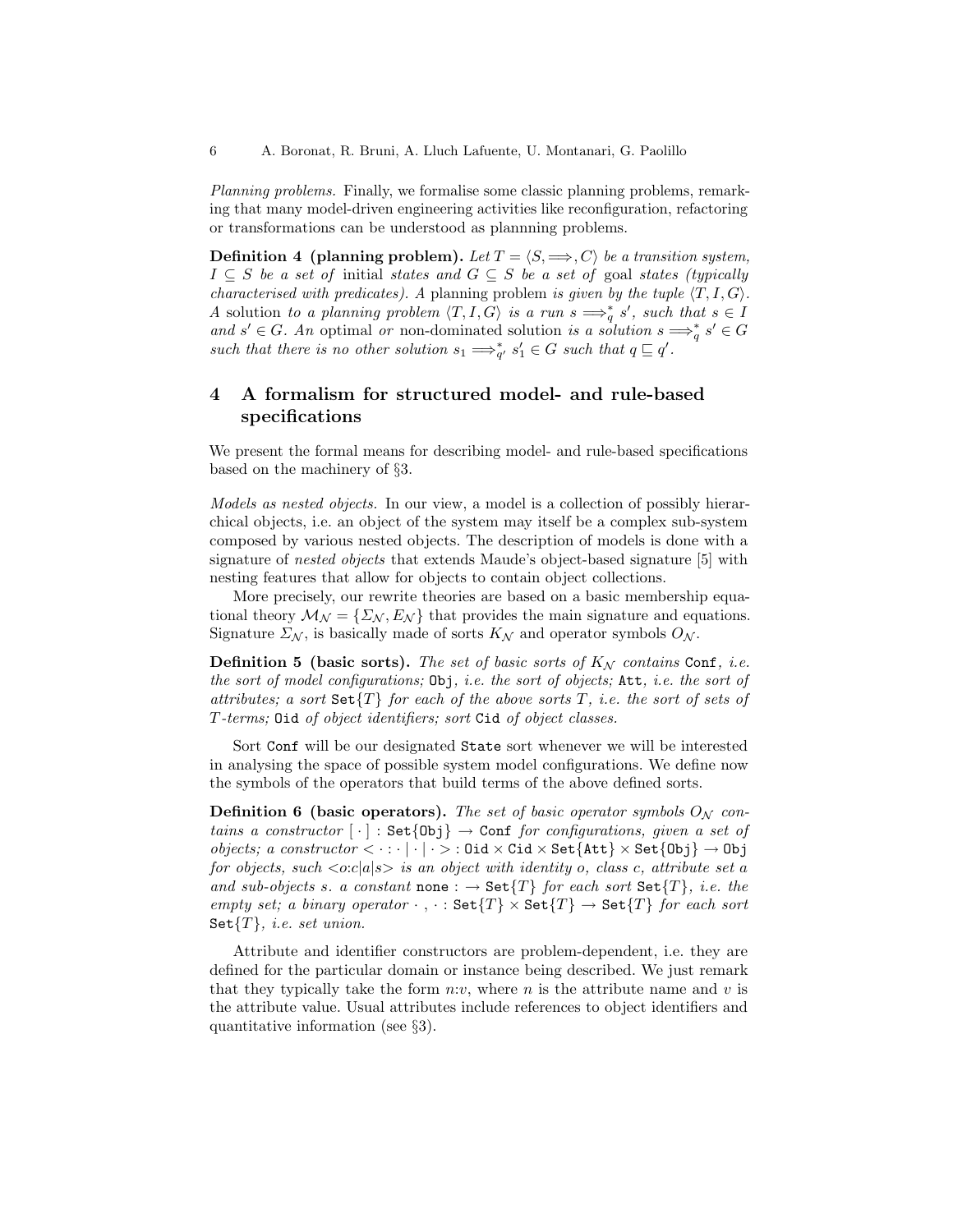

Fig. 2. A configuration with nested objects

Example 1. Consider the diagram of Fig. 2, which illustrates an instance of our scenario where two corvettes are located at a gulf. More precisely, we see that the gulf is represented by the object of class Gulf with identifier 2, various attributes and embedding the vessels within its area, namely objects 3 and 4, both of class Corvette. Instead, Object 1 is the Base to which the corvette named Cassiopea refers as its home, by means of the reference attribute homebase  $\cdot \cdot :$  Oid  $\rightarrow$  Att. In our notation the described scenario is denoted by term

```
| < 1 : Base | name : Livorno, weather : 0.2 | none >,
< 2 : Gulf | name : Napoli, weather : 0.5 |
      < 3 : Corvette | name : Galileo | none > ,
      < 4 : Corvette | name : Cassiopea, homebase : 1 | none >>]
```
The set of equations  $E_N$  of our basic membership theory essentially axiomatises sets, i.e. it contains equations to denote the associativity, commutativity and idempotency of set union and the fact that the empty set is the identity element for set union.

**Definition 7** (basic equations). The set of basic operator symbols  $E_N$  contains equations x, none  $=x$  (identity); x,  $x = x$  (idempotency); x,  $y = y$ , x (commutativity); x,  $(y, z) = (x, y)$ , z (associativity). for each sort  $\text{Set}\{T\}$ , with  $x, y, z : \texttt{Set}\{T\}$ .

Obviously, the designer might introduce new sorts, subsorting declarations or derived operators (new symbols and appropriate equations) for its own convenience, but the above presented signature is at the core of all specifications.<sup>7</sup>

Quantitative information. Semirings can be described with membership equational theories.

 $^7$  Our incremental presentation does not only facilitate the reading of the paper but is supported by module importation in Maude which also has a mathematical meaning in rewriting logic, e.g.  $\texttt{Set}\{T\}$  is a parametric module in Maude offering the mentioned constructors and equations.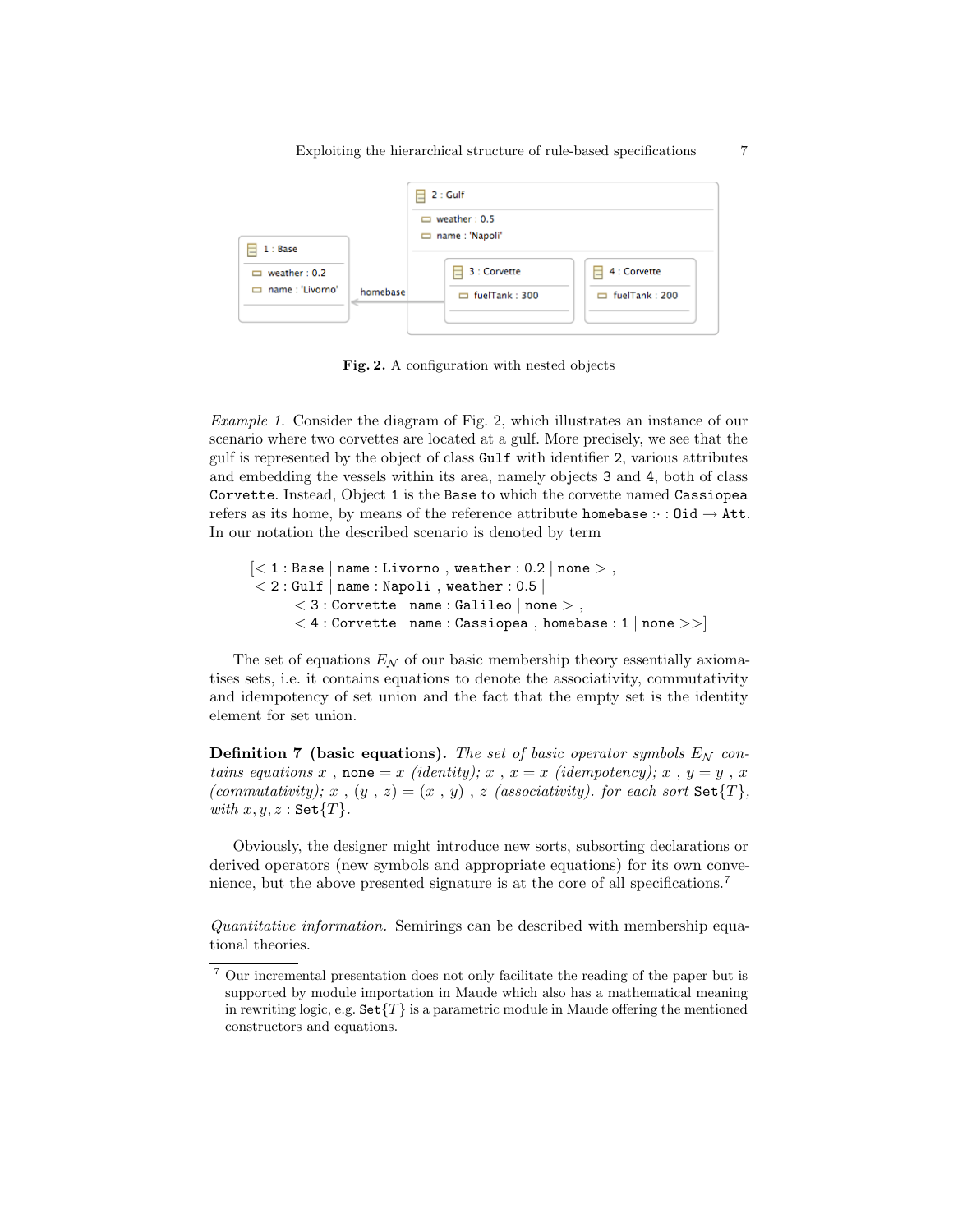**Definition 8 (semiring theory).** A semiring  $\langle A, \sqcup, \otimes, \mathbf{0}, \mathbf{1} \rangle$  can be represented by a membership equational theory  $\langle \Sigma, E \rangle$  such that  $\Sigma$  contains the sort Cost for carrier A, the semiring operator symbols  $\Box, \otimes, \mathbf{0}, \mathbf{1}$ , the additional lattice and Boolean operators. E contains the axioms of Def. 2 and the usual equations for lattices and Booleans. Additional ingredients like instance-dependent operators (e.g. negation for Boolean semirings) or derived operators (e.g. arithmetic product in tropical semirings) can be introduced for particular instances.

Conditional, labelled, quantitative rules. We are interested in rules in a particular format, namely in the style of Structural Operational Semantics [16] (SOS). SOS rules guarantee us a firm discipline in specifying the dynamics of a models by structural induction, i.e. by composing the transition of objects exploiting the structure of the model. In addition, we are interested in rules carrying quantitative information. More precisely, one of the rule formats the designer should follow is<sup>8</sup>

$$
\frac{t_1\xrightarrow{l_1}_{q_1}t'_1}{t_1\ ,\ t_2\xrightarrow{l_1\odot l_2}_{q_1\oplus q_2}t'_1\ ,\ t'_2}\text{ if }c
$$

where a transition for a configuration made of sub-parts  $t_1$  and  $t_2$  (of sort  $Set{Obj}$ ) is inferred from the transitions of each of the parts. More precisely, if part i of the configuration is in state  $t_i$  and is ready to perform an  $l_i$ -labelled transition to go into state  $t'_{i}$  with cost  $q_{i}$ , then a model configuration with state  $t_1$  ,  $t_2$  is ready to perform a transition labelled by  $l_1 \odot l_2$  to go into state  $t_1'$  ,  $t_2'$ with cost  $q_1 \oplus q_2$ . Eventually, some additional conditions c might be considered, but we require them to be predicates and not additional rewrites.

Operations  $\odot$  and  $\oplus$  are used to combine transition labels and costs, respectively. Typically, the combination of labels will follow some classical form. For instance, in synchronisation rules,  $l_1$  and  $l_2$  can be complementary actions, in which case  $l_1 \odot l_2$  would a silent action label  $\tau$ . However, we will not make any particular choice of the synchronisation algebra. It is up to the system designer to decide which labels and label synchronisation to apply. We only remark, that it is also possible to use semirings to model classical synchronisation algebras [11]. In the following we assume that our basic signature is enriched with a sort Lab for action labels. As for the quantitative information, the actual choice of operation ⊕ in each rule is up to the system designer.

In addition, a designer will be allowed to denote the transition of an object, provided that its sub-objects  $t$  are able to perform some transition:

$$
\frac{t \stackrel{l}{\longrightarrow}_q t'}{ < \text{o:C}} |A|t > \frac{l \odot l'}{2} q \oplus q'} < \text{o:C} |A'|t' > \text{if } c
$$

Such rules might affect the attributes of the container object and manipulate the action label but of course are not allowed to change the object's identifier or

<sup>8</sup> Note that we put the rule conclusion on the bottom, the rewrite premises on top and additional conditions on a side to stick to the usual SOS notation.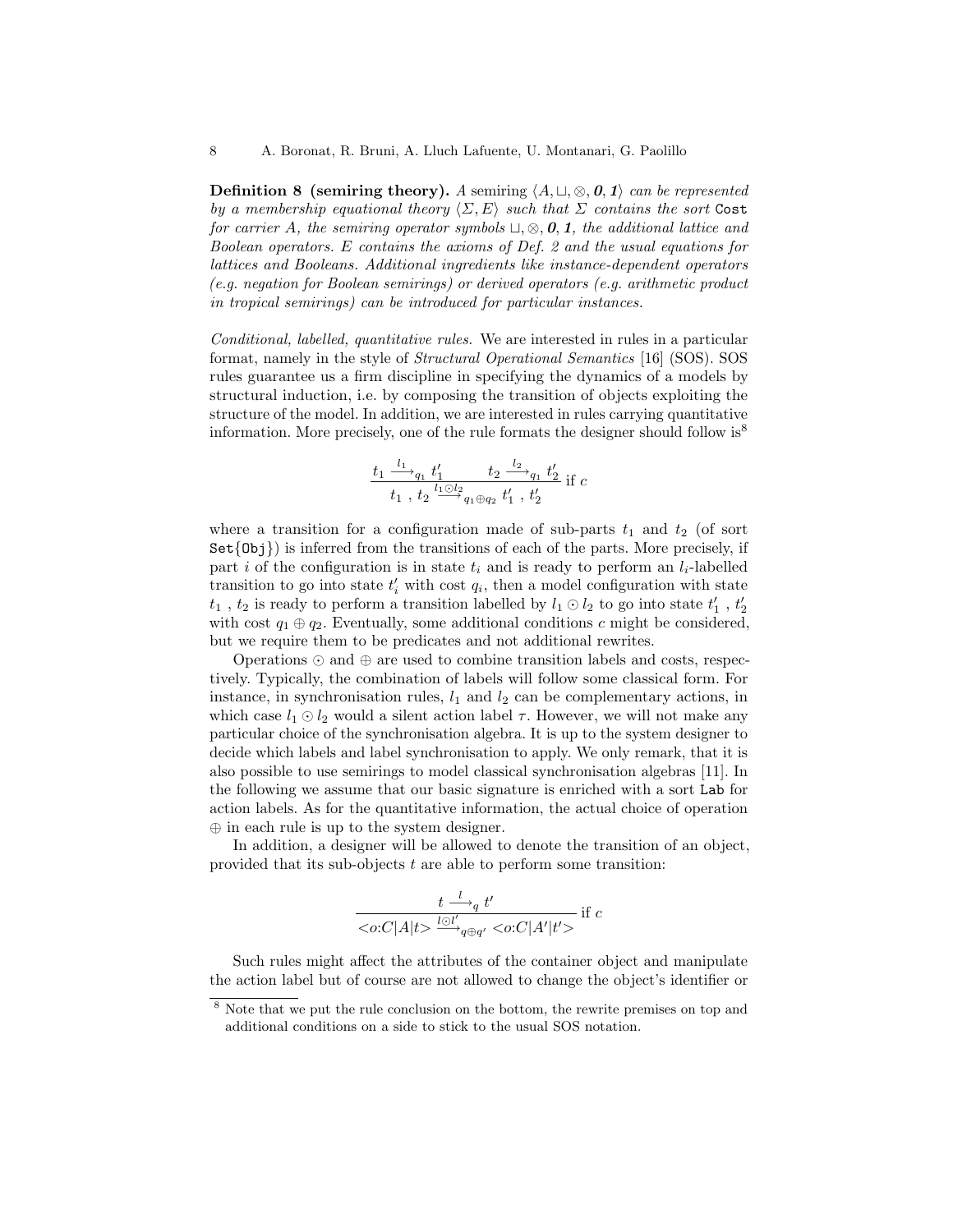class. More elaborated versions of the above rule are also allowed, for instance involving more than one object or not requiring any rewrite of contained objects. We shall see some examples in §5.

Finally, there is a rule that is common to all specifications which allow us to derive a global step of a configuration made of a set of objects  $t$ , removing the action label, but keeping the transition cost:

$$
\frac{t \stackrel{l}{\longrightarrow}_q t'}{[t] \longrightarrow_q [t']}
$$

Now, recall that rewrite rules in rewriting logic are not equipped with labels or quantitative information. This is not a problem, as there are standard techniques to encode transition annotations into states. In particular, we follow the encoding of SOS semantics in rewriting logic [19] and enrich our signature with sorts for action-prefixed states ( $Act{State}$ ), a constructor  $\{\cdot,\cdot\}$  : Lab  $\times$  Cost  $\times$ State  $\rightarrow$  Act{State} for action and cost prefixed states and a constructor  ${\cdot}$ : Cost  $\times$  State  $\rightarrow$  Act{State} for cost prefixed states. In addition, we enforce rule application at the top-level of terms only (via Maude's frozen attribute) so that sub-terms are rewritten only when required in the premise of a rule (as required by the semantics of SOS rules). However, since this is basically an implementation issue, in the rest of the paper we shall continue using our notation of labelled, cost-annotated transitions, leaving implicit the fact that a rewrite  $t \stackrel{l}{\longrightarrow}_q t'$  actually denotes a rewrite  $t \longrightarrow \{l,q\}t'$ . In other words, quantitative information is conceptually associated to transitions, but the actual rewriting logic description constrains us to associate it to states, i.e. to use terms to represent that "a state  $t'$  was reached with cost  $q$  via an *l*-labelled rule".

Transition system for planning. The built-in tools of Maude allow us to explore the state space of rewrite theories. Basically, we concentrate on Maude's reachability analysis which allows us to find a rewrite sequence from a term  $t$  to a term  $t'$ satisfying some conditions. To be able to use such tools, we have to encode the analysis problems raised in §3 as rewrite theories. First, we remark that the one-step semantics of the kind of rewrite theories we are interested in is defined as follows.

**Definition 9 (one-step semantics).** Let  $\mathcal{R}$  be a rewrite theory equipped with a semiring C and with a designated state sort State. The transition system associated to R is  $T(\mathcal{R}) = \langle S, \Longrightarrow, C \rangle$  such that  $S = T_{\Sigma/E, \text{State}}, i.e.$  states are equivalence classes of terms of sort State;  $\Longrightarrow$  =  $\{t \Longrightarrow_q t' \mid t \longrightarrow_q t' \}$  $t'$  is a rewrite proof in  $R$  and t,t' are State-typed terms}, i.e. system transitions are formed by one-step rewrites between states.

Non-optimal Planning. Now, we concentrate on finding a solution to a planning problem  $\langle T, I, G \rangle$  where T is the transition system of the rewrite theory R describing our specification,  $I$  is a set of initial configurations and  $G$  is the set of goal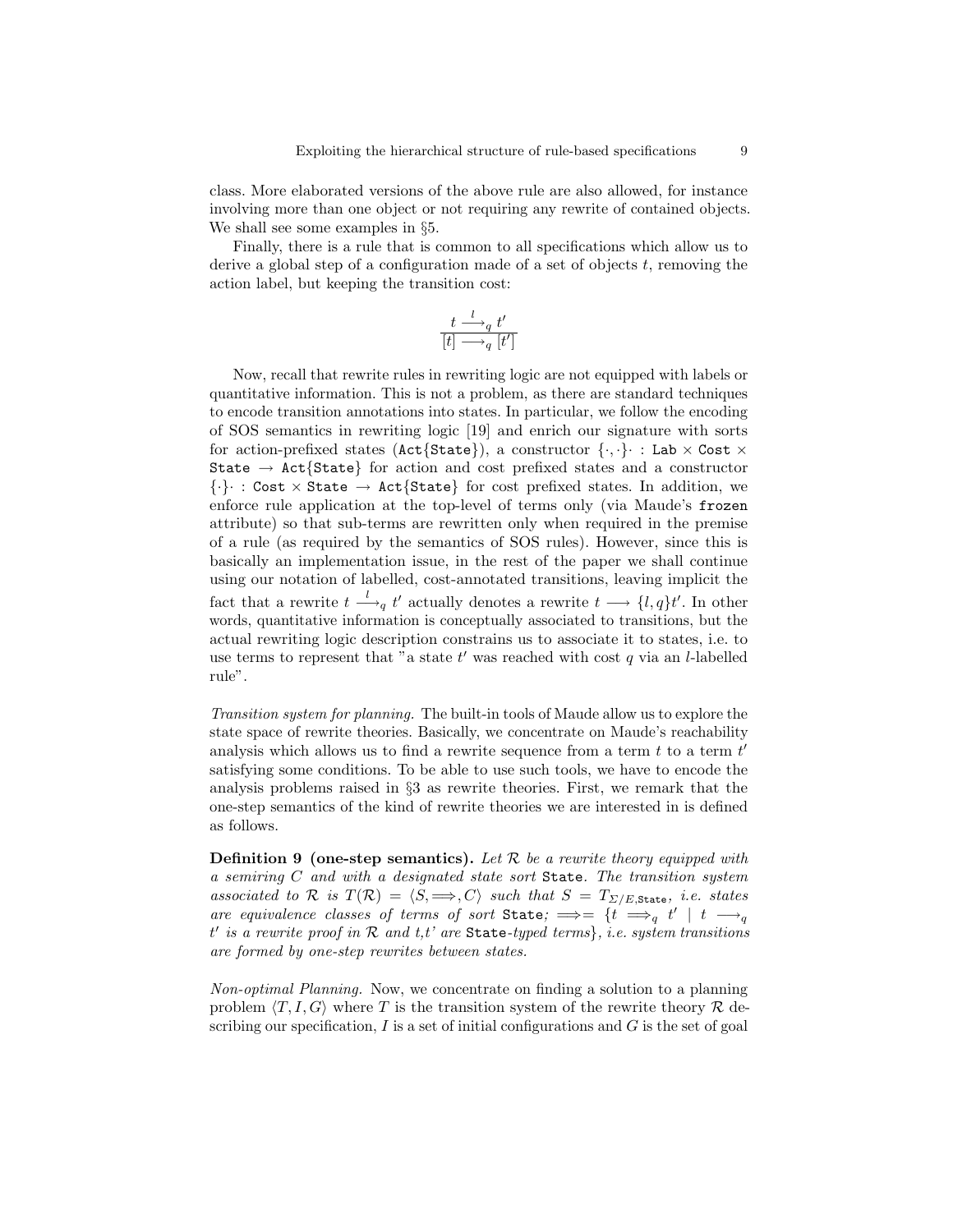configurations. This can be done using Maude's search capabilities. However, the presence of quantitative information introduces unnecessary redundancy. Indeed, the state space might contain duplicate states with different cost annotations. Therefore, we can forget the quantitative information just by dropping the cost annotation. Technically, this is achieved in a very elegant way by introducing in  $\mathcal{R}$  equation  $\{q\}t = \{1\}t$ .

It is obvious to see that reachability in the resulting theory is enough for finding a solution of the planning problem.

Optimal Planning. Now we explain how to find optimal solutions to a planning problem via Maude's reachability analysis. The main idea is to emulate Dijstra's shortest path algorithm, by exploring the state space of sets of non-dominated configurations. We enrich state annotations with information to explictly record the path to a state:  ${q, p}t$  denotes that state t has been reached through path p with cost  $q$ . In addition, we use path operations like path concatenation (denoted with by  $\cdot$ ). Now, we let Set{Conf} be the designated sort State and we enrich our rewrite theory with the following rule

$$
\frac{t \longrightarrow_{q'} t'}{\{\{q,p\}t\;,\;S\}\longrightarrow \{\{q,p\}t\;,\;\{q\otimes q',p\cdot t\Longrightarrow_{q'} t'\}t'\;,\;S\}}\;\text{if}\;c
$$

where c forbids the new state t' to be a dominated duplicate  $(\neg \exists \{q'', p''\} t'' \in$  $(\{q, p\}t, S) | t' = t'' \wedge \{q \otimes q', p \cdot t \Longrightarrow_{q'} t'\} t' \sqsubseteq \{q'', p''\} t'')$ , and the state t selected for exploration to be dominated  $\left(\neg \exists \{q'',p''\} t'' \in S \mid \{q,p\} t \sqsubseteq \{q'',p''\} t''\right)$ . The rule basically allow us to enrich the set of discovered configurations so far in a monotonic way. Of course, we have to discard dominated configurations by introducing equation  $\{q_1\}t$ ,  $\{q_2\}t = \{q_1\}t$  if  $q_2 \sqsubseteq q_1$ .

We denote the resulting rewrite theory by  $\mathcal{R}^{\text{Set}}$ . This provides us with a simple method for finding optimal solutions to the planning problem, as each rewrite step roughly emulates an iteration of Dijkstra's shortest-path algorithm (which can be generalised to semirings [17]).

**Proposition 1** (optimal planning correctness). Let  $\mathcal{R}$  be a rewrite theory describing a system, I be the set of initial states and G be the set of goal states. Then a solution for the planning problem  $\langle T(\mathcal{R}^{\text{Set}}), \{I\}, G'\rangle$  is an optimal solution for the planning problem  $\langle T(\mathcal{R}), I, G \rangle$ , where  $G' = \{ S' \subseteq S \mid S' \cap G \neq \emptyset \}.$ 

## 5 Domain and instance specification

This section provides some hints for describing and analysing model- and rulebased specifications in our methodology.

System domain description. System description must include actual object classes and attributes. For each class  $C$  the designer must declare a sort  $C$  that represents the class and a constructor  $C \rightarrow C$ . Each sort C is declared as a subsort of Cid. Additional subsorting relations might be added in the same spirit of class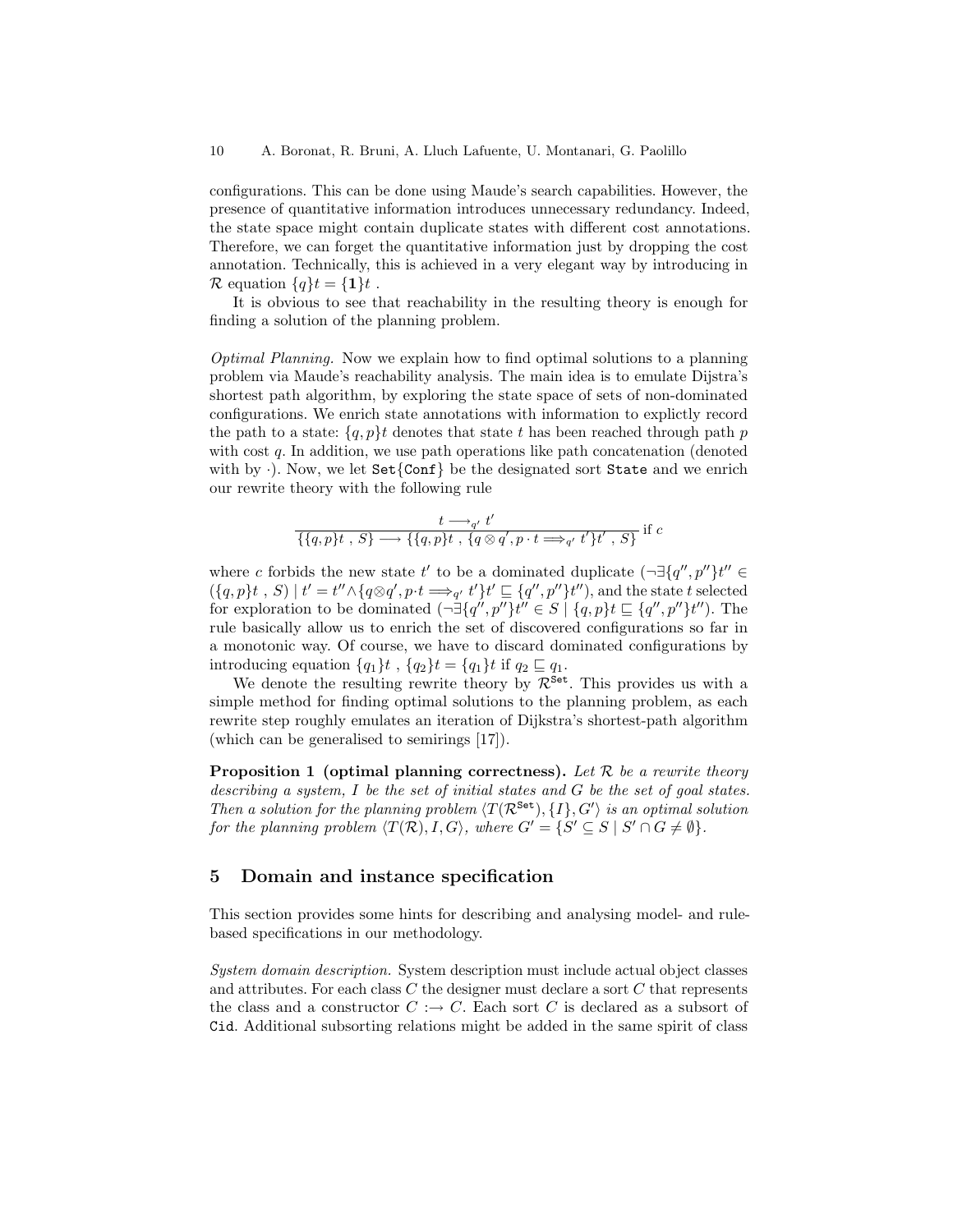inheritance. The subsorting of classes allows us to declare rules that apply to certain classes of objects only, in a very convenient way. For instance, in our case study we have classes for the different entities involved in the scenario, like locations (Location, Gulf, Base) and ships (Ship, Corvette). Sorts Gulf and Base are declared as subsorts of Location, and similarly for Corvette and Ship.

Next, attribute domains and constructors must be declared. Typically, attributes take the form n:v, where n is the attribute name and v is the attribute value. Typical attributes include references to object identifiers and quantitative information. In our example, for instance, we use an attribute homebase with domain Oid to allow for ships to refer to their home bases and we have an attribute weather with a fuzzy semiring as domain to represent the risk factor introduced by weather conditions.

Of course, the system designer might introduce additional sorts, subsorting declarations or operators (new symbols and appropriate equations) for his own convenience.

System domain rules. The domain description includes the declaration of the rewrite rules that represent the actions of the system. Some of the rules regard the actions of individual objects and are of the form:

$$
\langle \phi: C | A | t \rangle \xrightarrow{l} q \langle \phi: C | A' | t \rangle
$$

i.e. the object  $o$  is able to perform an action with label l and cost q and the effect is reflected in its attributes. Note that such rules have no premise, i.e. they do not require any transition of sub-components. It is also usual to have unconditional rules involving more than one object (possibly with some nesting structure). For example, a basic rule of our scenario declares the ability of a ship to navigate (label nav) with a duration of 1 and a risk factor that depends on the weather conditions of both locations.

$$
\begin{aligned} &< \texttt{ol:Location} \mid \text{weather}: q_1 \text{ , a1} \mid \texttt{t1} > \\ &< \texttt{o2:Location} \mid \text{weather}: q_2 \text{ , a2} \mid \texttt{t2} \\ &< \texttt{o3: Ship} \mid \texttt{a3} \mid \texttt{t3} > \\ &\xrightarrow{\texttt{nav}} \langle \texttt{l, max} \{q_1, q_2 \} \rangle \leq \texttt{ol:Location} \mid \texttt{weather}: q_1 \text{ , a1} \mid \texttt{t1} \text{ , } \\ &< \texttt{o3: Ship} \mid \texttt{a3} \mid \texttt{t3} > > \\ &< \texttt{o2: Location} \mid \texttt{weather}: q_2 \text{ , a2} \mid \texttt{t2} > \end{aligned}
$$

Such individual actions are combined together with rules in the format discussed in § 4. Recall, that the actual choices of operations  $\odot$  and  $\oplus$  to combine action labels and quantitative information are crucial for the semantics of the rules. For instance, assume that our quantitative criteria includes action durations (which is the case of our case study) modelled with a tropical semiring. Several options are possible. If we let  $\odot$  be the choice operation of the semiring (i.e. min) we model the fact that the fastest action is considered (in which case it is meaningful to replace  $t'_2$  with  $t_2$  in the conclusion of the rule). If we let  $\odot$  be the join operation of the lattice underlying the semiring (i.e.  $max$ ) we model the fact that the system has to wait to the slowest component to evolve. If we let  $\odot$  be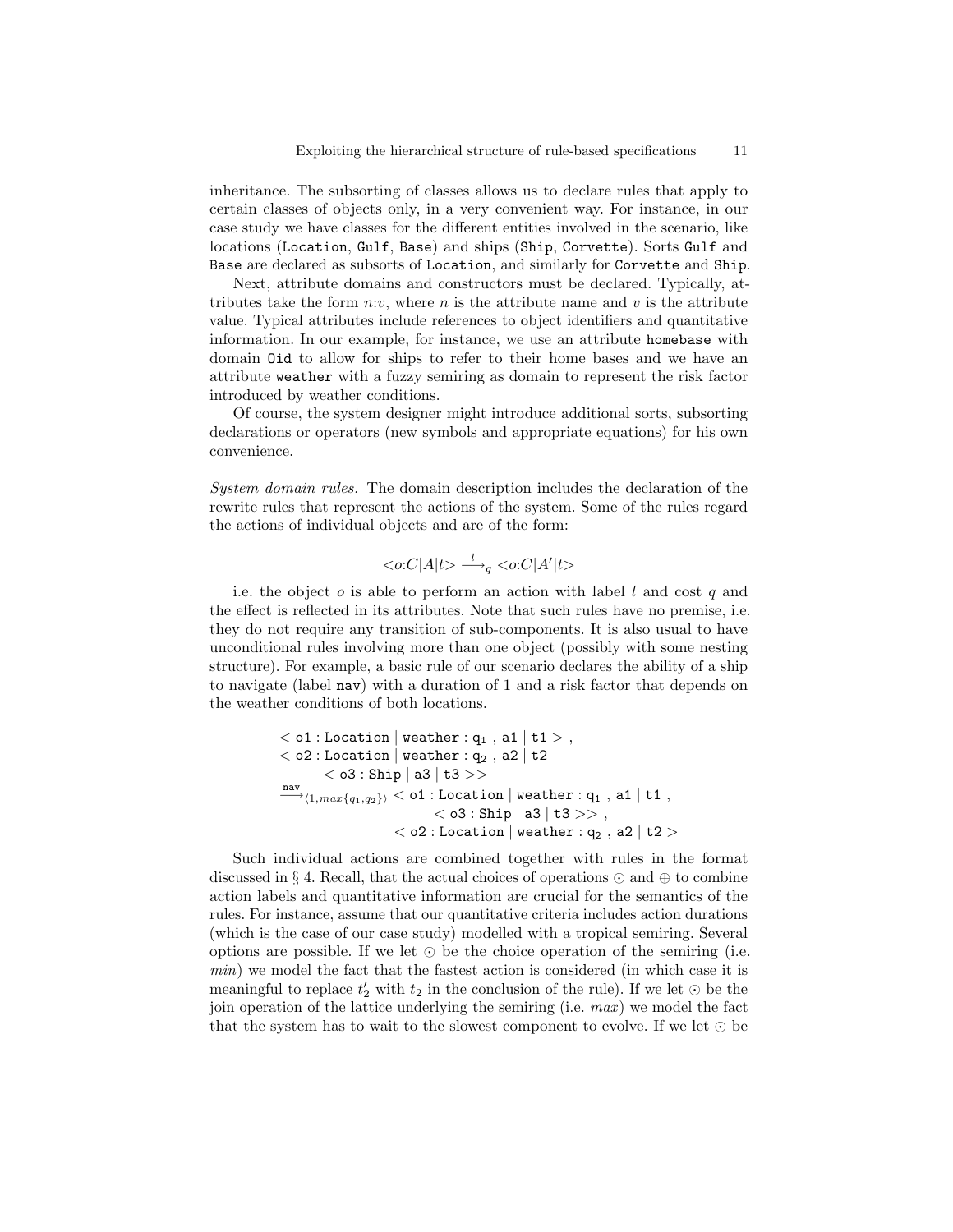the combination operation of the the semiring (i.e. addition) we model the fact that system components evolve sequentially. Similar choices are possible for other quantitative dimensions. It is up to the designer to choose which one is more suitable in each case. As for label synchronisation, the standard approaches are possible like Hoare (all agree on the same action label) or Milner (complementary actions are synchronised) synchronisation. In our case study we tend to use Hoare synchronisation. For instance, the rule to combine the navigation of ships is

$$
\frac{t_1 \xrightarrow{\text{nav}} q_1 t_1'}{t_1, t_2 \xrightarrow{\text{nav}} q_1 (\max, \max) q_2 t_1', t_2'} \frac{t_2 \xrightarrow{\text{nav}} q_2 t_2'}{t_1, t_2'}
$$

i.e. we let two sets of ships navigate together at the slowest pace and considering the worst risk factor.

System problem description. With a fixed domain description, several instances are possible. An instance can be just a term of sort Configuration (see e.g. Example in §4) denoting the initial configuration of the system, but might include instance-dependent rules as well. Usually, a problem description will include a characterisation of goal configurations. For instance, in our case study, we have specified a function isGoal that characterises goal configurations, namely those configurations where all ships arrive to Stromboli (to tackle the emergency due to an increase of the eruptive activity of the vulcan).

Planning activities. In order to solve planning problems the system description must be imported from one of the planning theories discussed in§4. Then we can use Maude's search command to perform the corresponding reachability analysis. For instance, to find a solution for the rescue problem we can execute the command

#### search [1] initialConfiguration =>\* reachableConfiguration:Conf such that isGoal(reachableConfiguration:Conf)

to obtain a goal state and, subsequently, the show path command to obtain a solution, as a sequence of system transitions, each made of the actions need to rescue the inhabitants of Stromboli, i.e. we obtain a rescue plan.

Instead, if we want to find optimal rescue plans we have to consider the theory of configuration sets and use the command

#### search [1] {initialConfiguration} =>\* reachableConfigurations:Set{Conf} such that hasGoal(reachableConfigurations:Set{Conf})

in which case we might obtain an absolute optimal rescue plan (one that is fastest and with less risk) or a non-dominated rescue plan (either one that is faster but involves more risk, or one less risky but slower).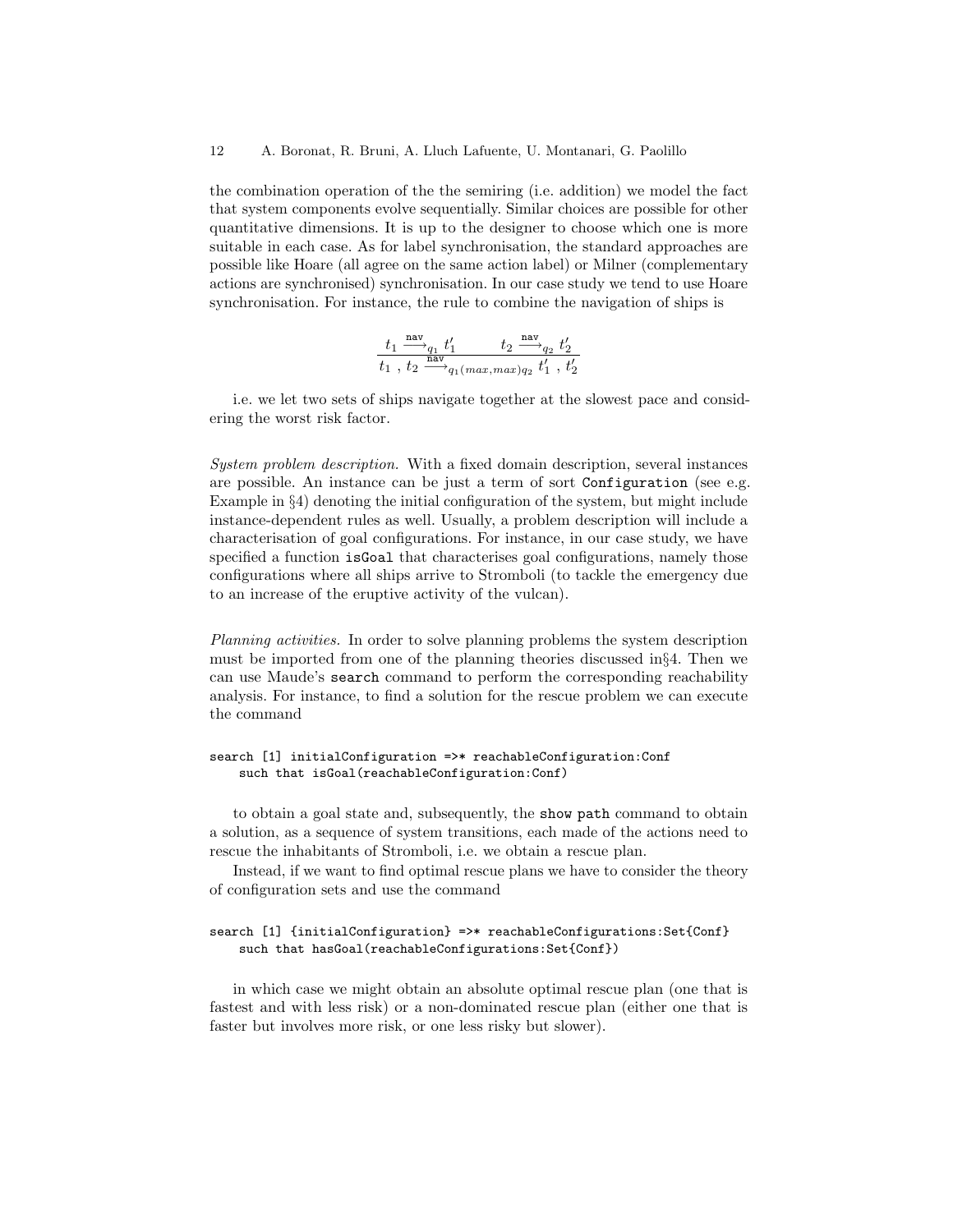## 6 Related work

We offer a brief discussion with related approaches that have influenced or inspired our work. A first source of inspiration is our previous work on Architectural Design Rewriting (ADR) [4] an approach that conciliates algebraic and graph-based techniques to offer a flexible model for software systems (e.g. software architectures) and their dynamics (e.g. architectural reconfiguration). Roughly, ADR models are rewrite theories interpreted over a particular class of hierarchical graphs. Another fundamental source of inspiration is the approach of [3], which provides a rewriting logic semantics to the Meta-Object Facility (MOF) and proposes the use of rewrite rules as a declarative description of model transformations. In a way, the present work conciliates both approaches, by enriching the formal model of [3] with hierarchical features and devising a methodology inspired by our experience in modelling and analysing with ADR. Some preliminary ideas were discussed at the Dagstuhl Seminar on Graph Search Engineering [12], but here we present a detailed document for the first time.<sup>9</sup>

Similar approaches can be found in the field of quantitative process algebras (e.g. with applications to software architectures [1]), rewriting logic based quantitive specifications (e.g. timed  $[15]$  or probabilistic systems  $[10]$ ) or quantitative model checking (see e.g.  $[9]$ ). As far we now, the focus has been on time and probabilistic/stochastic aspects in the tradition of Markovian models. It is possible to model some of such aspects with semiring as well but a more approximated fashion. On the other hand, semirings offer various advantages: they are compositional, not limited to two aspects and enjoy algebraic properties that are inherent to many graph exploration algorithms, starting from the well known Floyd-Warshall's algorithm to solve the all-pairs shortest path problem. A particular variant of semirings has been implemented in Maude [8]. However, the variant of semiring used is slightly different from the one we need.

Our approach is also related to AI planning and in particular action planning. Due to space constraints we cannot offer a detailed overview of such a vast research field. However, we mention some prominent approaches. A relevant planning community centers around the Planning Domain Definition Language<sup>10</sup> (PDDL), a meta-language to be used as common problem domain and problem description language for various planning tools. The main differences with our approach is that in PDDL descriptions, states are *flat* and rules are first-order reduction rules. This makes it difficult the description of systems with inherently hierarchical aspects and does not allow to specify flexible (e.g. conditional) rules. However, many efforts have been invested towards expressiveness and performance. An interesting branch is Temporal Planning [6] which copes with planning problems with durative, concurrent actions.

 $9$  Note for reviewers: [12] is an abstract and was not peer-reviewed.

<sup>10</sup> http://ipc.icaps-conference.org/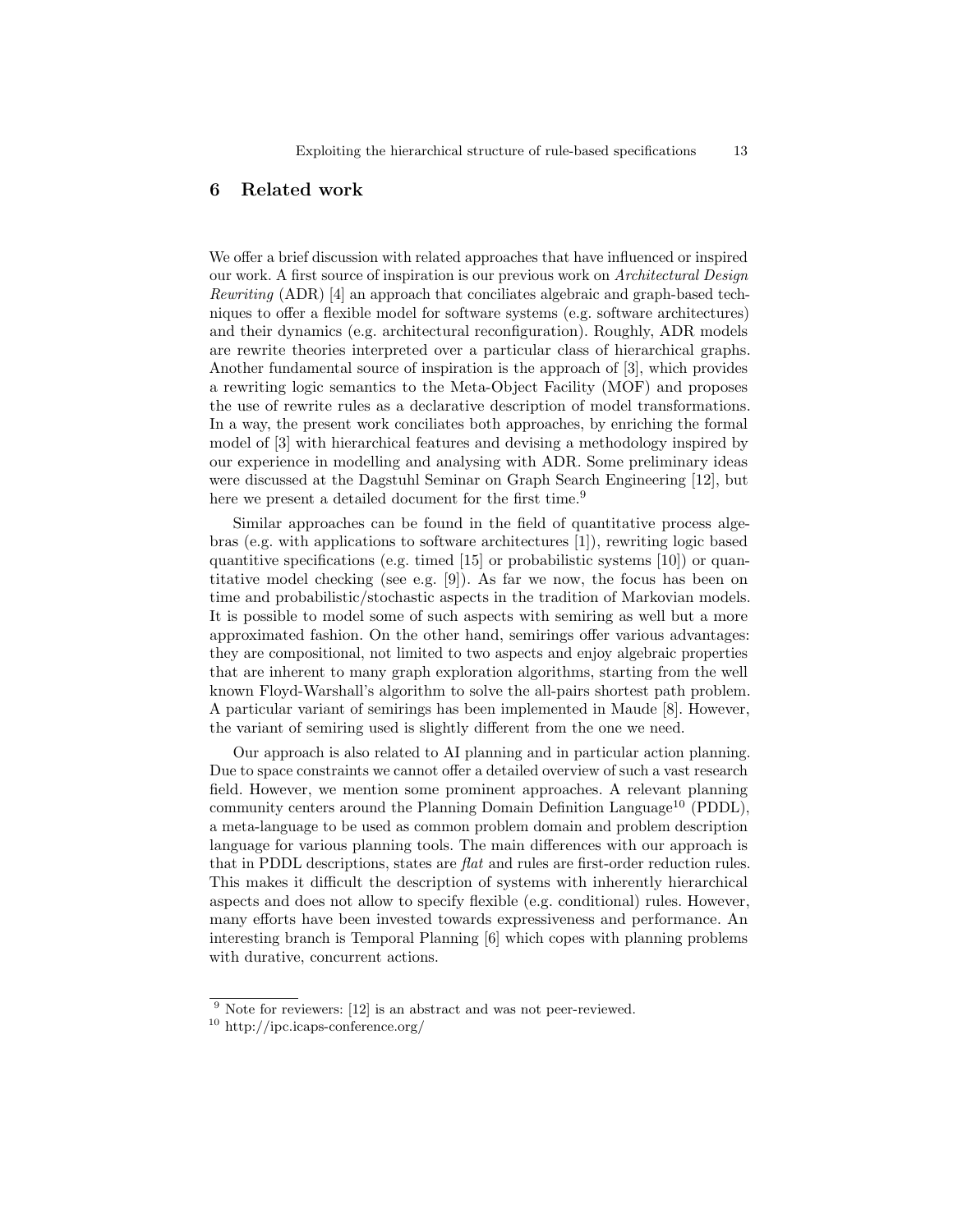14 A. Boronat, R. Bruni, A. Lluch Lafuente, U. Montanari, G. Paolillo

## 7 Conclusion

We have presented an approach for the description and analysis of model- and rulebased specifications with hierarchical structure. Our approach provides several benefits. First, it is built over the solid foundation of algebraic approaches like rewriting logic, structural operational semantics and semirings. Second, all the mathematical machinery is presented in the unifying, tool-supported framework of rewriting logic. Third, the approach fits perfectly with MOF-based technology as the MOF structure is somewhat isomorphic with our formalism. As a matter of fact our approach can be understood as a first step towards an extension of the algebraic approach to MOF of [3]. Fourth, the approach imposes a design discipline based on the hierarchical structure of composition associations, which contributes to the scalability of model- and rule-based approaches. Indeed, designers can benefit from the layered view introduced by the hierarchical structure and structured rewrite rules can lead to more efficient analysis activities.

In this regard, we are currently investigating performance comparisons between flat and structured approaches to model manipulations. In particular, preliminary results comparing classical examples of model transformations are very promising. Other current efforts regard the automatisation and tool-support for system descriptions. For instance, it should be possible to automatically derive the equational part of the theory from an UML class diagram, along the lines of the technique used in [3], e.g. deriving sorts from classes, subsorting from inheritance relations, and nesting from composition relations. In such way we could benefit from high-level front-ends.

We are also investigating more elaborated analysis problems. For instance, Maude provides a strategy language that we could use to restrict the set of acceptable plans we are interested in (e.g. by forbidding certain actions), and an LTL model checker that could be used for characterising plans with Linear-time Temporal Logic along the lines of planning as model checking approaches [7]. Moreover, we believe that this is a good setting were we could implement and apply our theoretical approach to quantitative model checking [13].

In future work we plan to conduct a comprehensive experimental evaluation, considering automatically generated tests with more parameters, industrial case studies, other application domains (e.g. architectural reconfiguration, refactoring) and comparison with state-of-the-art tools.

Acknowledgements. We are grateful to the organisers of the Dagstuhl Seminar on Graph Search Engineering<sup>11</sup> for their kind invitation to present some preliminary ideas of our work, to Michele Sinisi for the detailed, informal description of the Tocai.It case study, to the EU project Sensoria, and to the Italian project Tocai.It.

## References

1. A. Aldini, M. Bernardo, and F. Corradini. A process algebraic approach to software architecture design. Springer, 2010.

 $11$  http://www.dagstuhl.de/09491